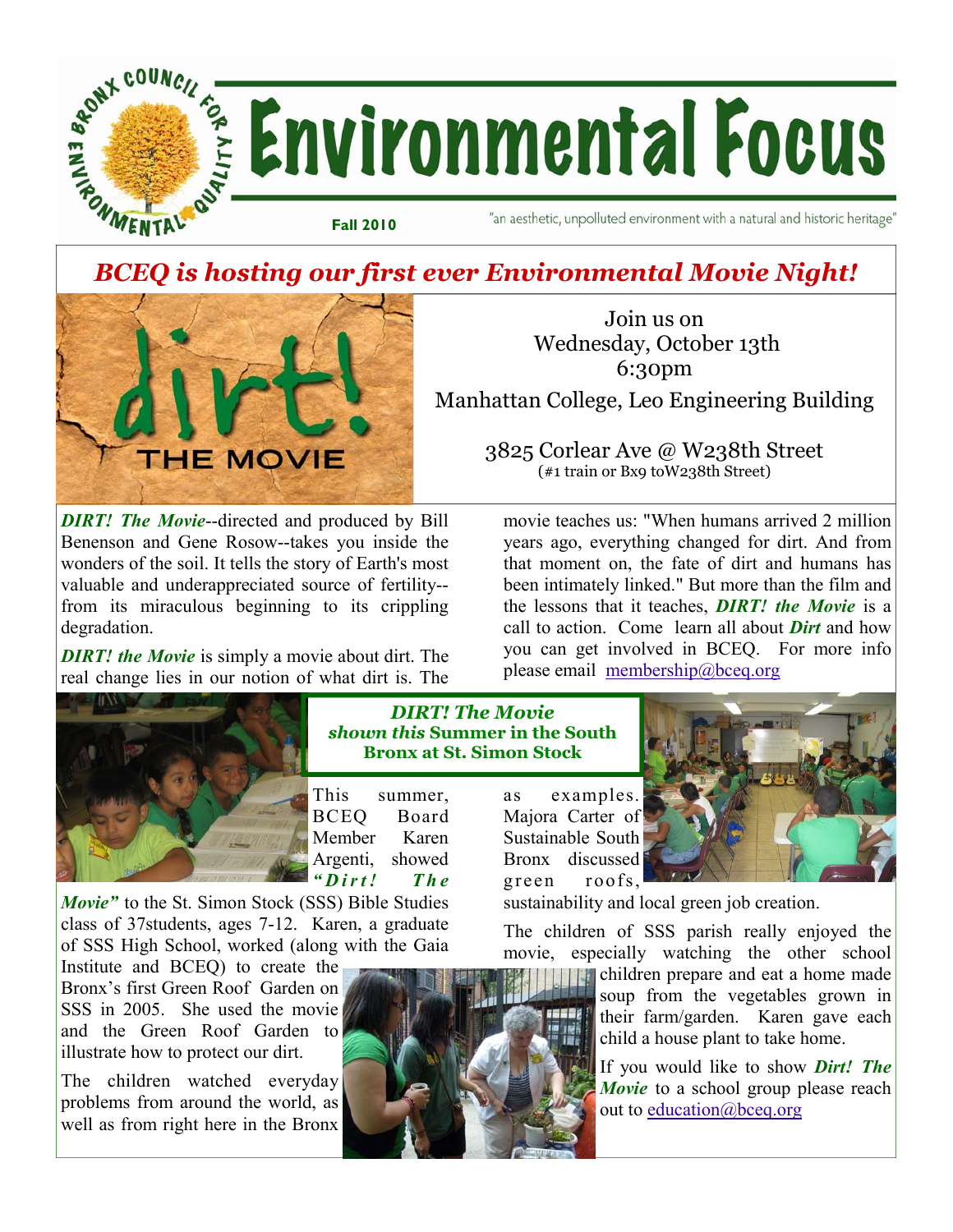

*Ivy* is a local environmental educator who is available to answer your questions about environmental topics. *Ask Ivy* is written for entertainment/informative purposes only and doesn't necessarily represent the views of BCEQ nor its editorial staff. If you have a question for Ivy email her at askivy@bceq.org or write to her at the address in the masthead *below.* 

### *Dear Ivy:*

This summer has been especially hot and dry and I am concerned about the trees in my building courtyard and the street trees around my block. Is there anything I can do to help them through this weather?

 *Hot and Dry in Throggs Neck* 

*Dear Hot and Dry in Throggs Neck:* 

It is nice to know that there are citizens who take the time to notice and care about street trees. The answer to your question is water, water, water! Trees are thirsty and require 15-20 gallons of water a week. The most effective way to water is at ground level to make sure the water is seeping into the ground at the base of the tree where the roots are. Water that runs off or is sprayed on the leaves can not get absorbed by the roots and therefore can not be utilized by the tree.

Make it a group effort. Street venders can empty their coolers of ice the base of the tree in the afternoon and building maintenance can water, even just a few minutes, each day. If you place a trash can or bucket with holes in the bottom at the base of the tree then community members like you can take time once or twice a week to fill them with water your trees will spring back to life in no time.

To help conserve water you can spread fallen leaves or wood chips on the soil around the tree. This will shade the ground preventing water from evaporating in the heat and keep it in the soil where the tree needs it. Remember not to pile the woodchips against the tree trunk though but spread them evenly over the soil.

I am encouraged to know that people appreciate the many benefits of our street trees and care enough to want to help them thrive through these hot summer months. Please visit some of our suggested links below for more information about caring for or adopting your local street trees.



## **Bronx Council for Environmental Quality**



**Officers and Board Members** *(Committee Chair or Co-Chair)*

Founder *Theresa Lato* President *I.C. Levenberg-Engel* 1st Vice President *Dr. Paul Mankiewicz* 2nd Vice President *Joyce Hogi*

**Karen Argenti,** *Communications* **Thomas L. Bird David Burg,** *Nominations* **Christine H. Forman Dr. John Gillen Dorothea Poggi Ellen Pollan ML Ramirez,** *Memberships/Events* Treasurer *Stephen Franciosa* Recording Secretary *rotating*  Corresponding Sec'y *Jorge Santiago*

**Dr. Dena Robins,** *Education* **Diane Sargent Jane E.S. Sokolow,** *Parks/Open Space* **Mark Stern Christina Taylor Dart Westphal,** *Water* **Charles Vasser Angel S. Vasquez** 

The BCEQ Focus is made possible by the generous support of NYS Member of Assembly Jeffrey Dinowitz, our donors, and BCEQ memberships.

*Thank you for your support.* 

Environmental Focus Volunteer Reporters/Proofers: AskIvy, ML Ramirez, Sara Kempton, Jane E.S. Sokolow, IC Levenberg-Engel and Supervising Editor Karen Argenti.

**www.bceq.org P.O. Box 265, City Island Station, The Bronx, NY 10464**

**STAY INFORMED AND SAVE PAPER! SIGN UP FOR UPDATES TO THE BCEQ WEB PAGE BY CLICKING ON THE RSS FEED BOX** 

### **To learn more about Street Tree Care Please visit suggested links below**

#### **Million Trees**

http://www.milliontreesnyc.org/html/planting/ tree\_planting\_and\_care.shtml

**Arbor Day Foundation**  http://www.arborday.org/trees/tips/

**Native Species Planting Guide**  http://www.nycgovparks.org/sub\_about/parks\_divisions/ nrg/documents/Native\_Species\_Planting\_Guide.pdf

**Trees New York**  http://www.treesny.com/

**Bronx Green Up**  http://www.nybg.org/green\_up/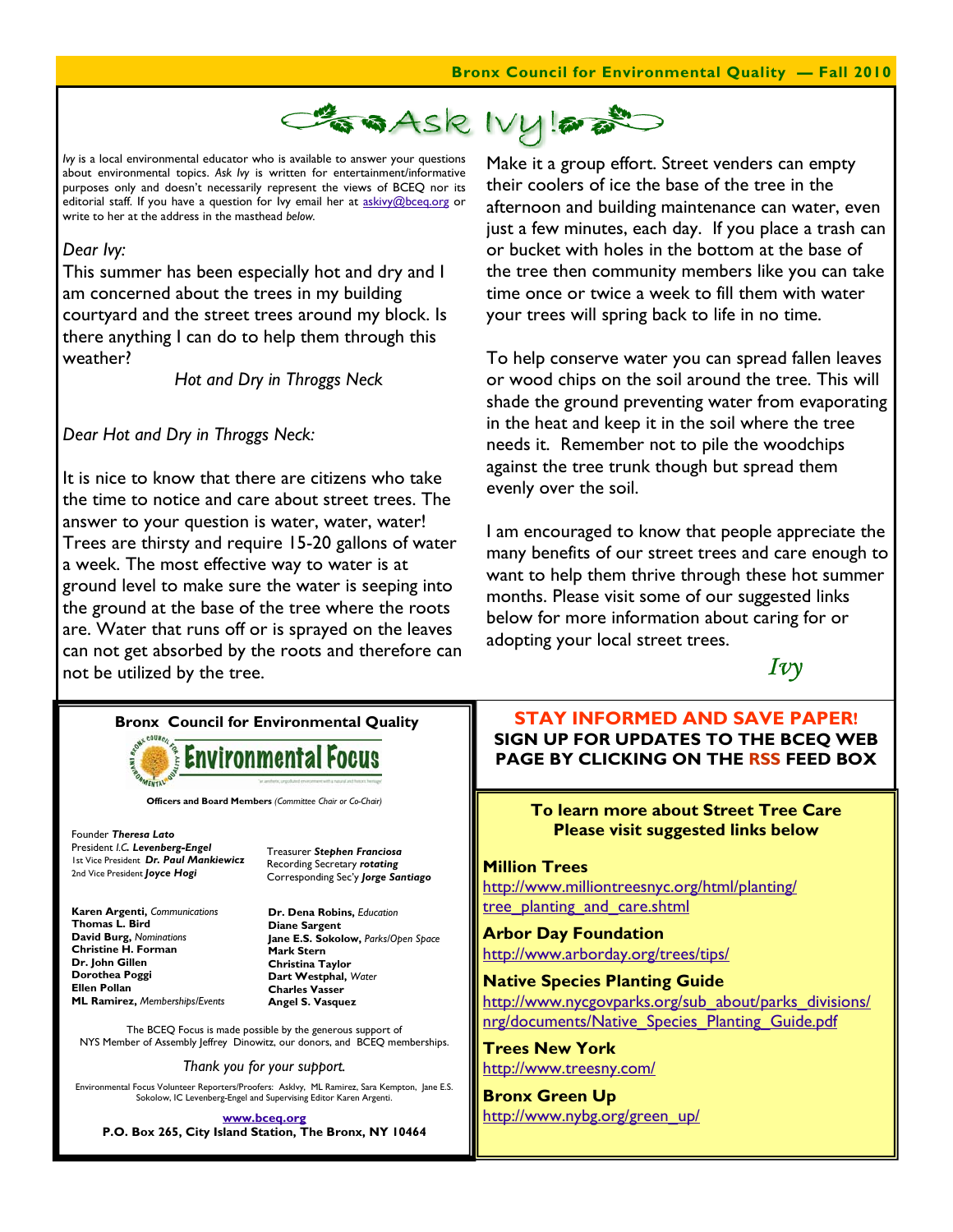**Bronx Council for Environmental Quality — Fall 2010** 



# **Harlem River Celebration! Saturday, September 25, 2010 11:00 am – 4:00 pm**

Mill Pond Park East 153rd St. & Exterior St., on the Harlem River across from Gateway Center

# **Rowing Demos, Urban Wildlife Education, Tennis Lessons, Arts & Crafts, Music, Food & more….**

For more info, please visit **www.bceq.org**  or email **harlemriver@bceq.org** or call **646-719-0034** 



Bike Ride from Randall's Island to Mill Pond For more info, please contact dartwestphal@yahoo.com

 Walk from Bronx Highbridge Park to Mill Pond For more info, please contact chauncyyoung@gmail.com



Sponsored by the Harlem River Working Group